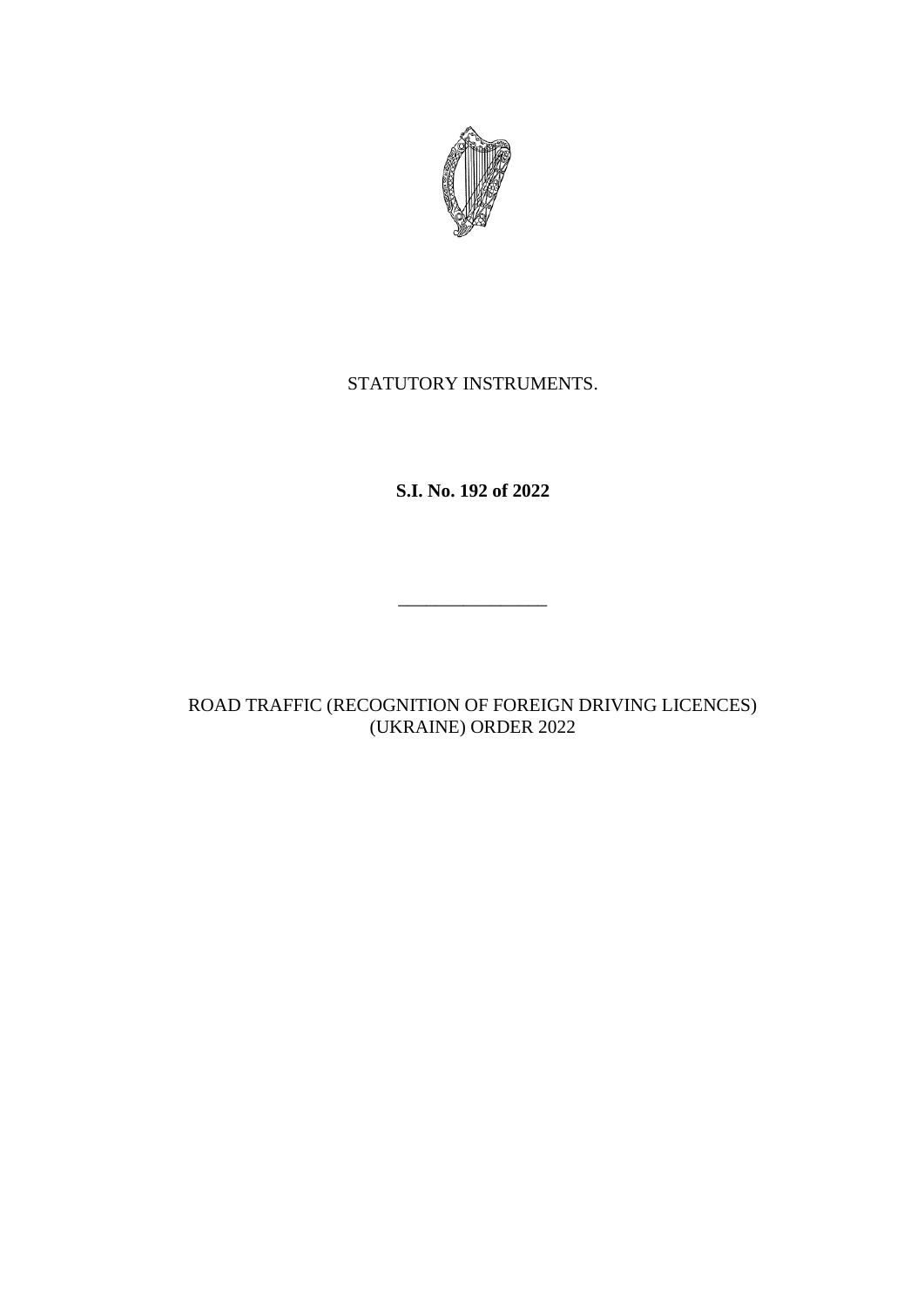### S.I. No. 192 of 2022

### ROAD TRAFFIC (RECOGNITION OF FOREIGN DRIVING LICENCES) (UKRAINE) ORDER 2022

I, EAMON RYAN, Minister for Transport, in exercise of the powers conferred on me by section 23A of the Road Traffic Act 1961 (No. 24 of 1961), hereby order as follows:

1. This Order may be cited as the Road Traffic (Recognition of Foreign Driving Licences) (Ukraine) Order 2022.

2. In this Order –

"Category B" has the same meaning as it has in Regulation 6 of the Regulations of 2006;

"Regulations of 2006" means the Road Traffic (Licensing of Drivers) Regulations 2006 (S.I. No. 537 of 2006).

3. It is declared that a licence or permit permitting a person, to whom section 60 of the International Protection Act 2015 (No. 66 of 2015) applies, to drive a mechanically propelled vehicle, not being a licence or permit issued to the person to enable that person to learn or provisionally to drive such a vehicle, issued by the competent authority of Ukraine in a category which corresponds to category B in the Table to Regulation 6 of the Regulations of 2006, is recognised for the purpose of exchange of that licence or permit for a driving licence.

4. Notwithstanding Regulation 10(2) of the Regulations of 2006, a driving licence granted in exchange for a licence or permit specified in Article 3 shall be so granted for a period of 12 months beginning on the day on which the licence is granted.

5. Regulation 41(8) of the Regulations of 2006 does not apply to the exchange of a licence or permit specified in Article 3.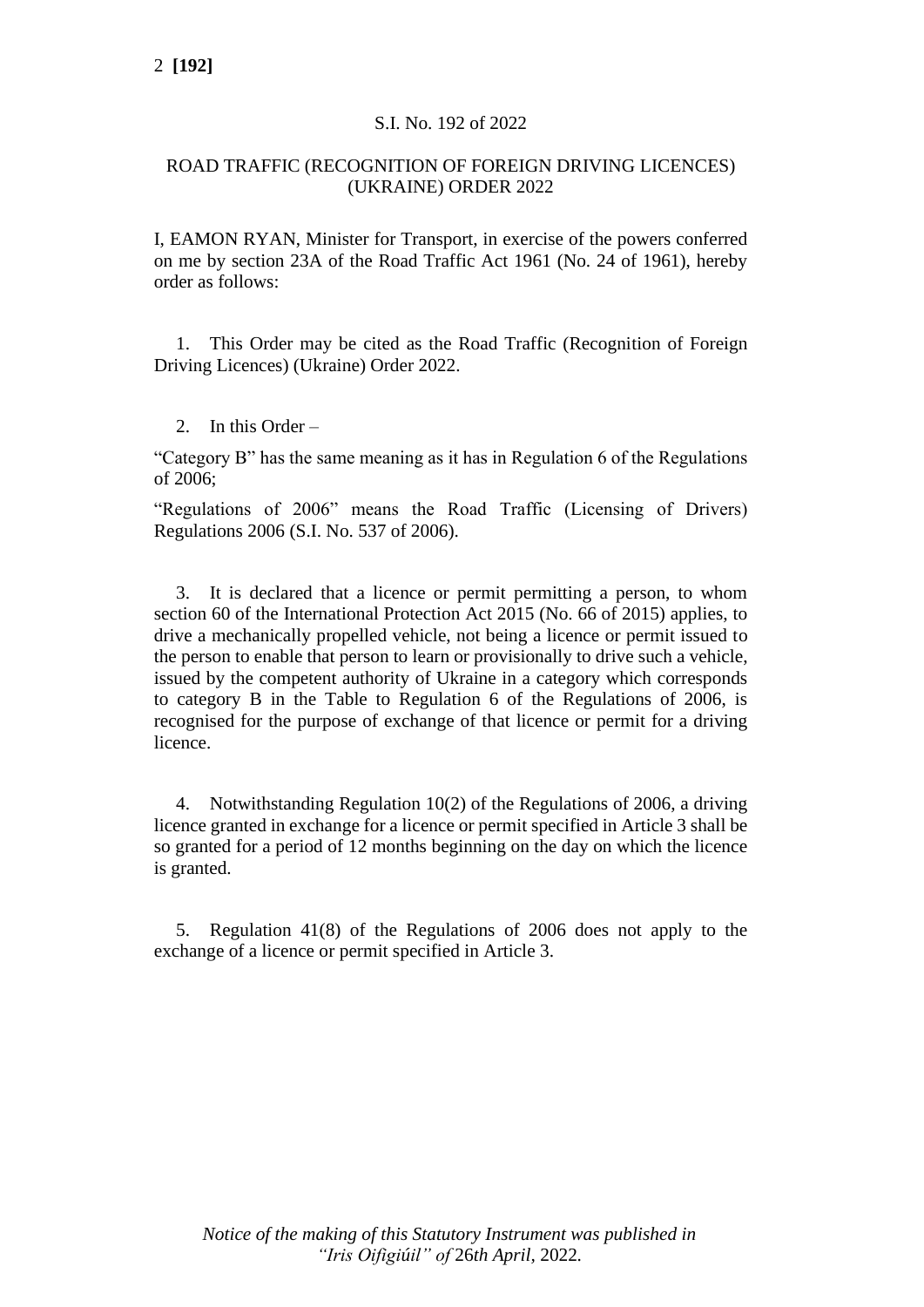

GIVEN under my Official Seal, 22 April, 2022.

EAMON RYAN, Minister for Transport.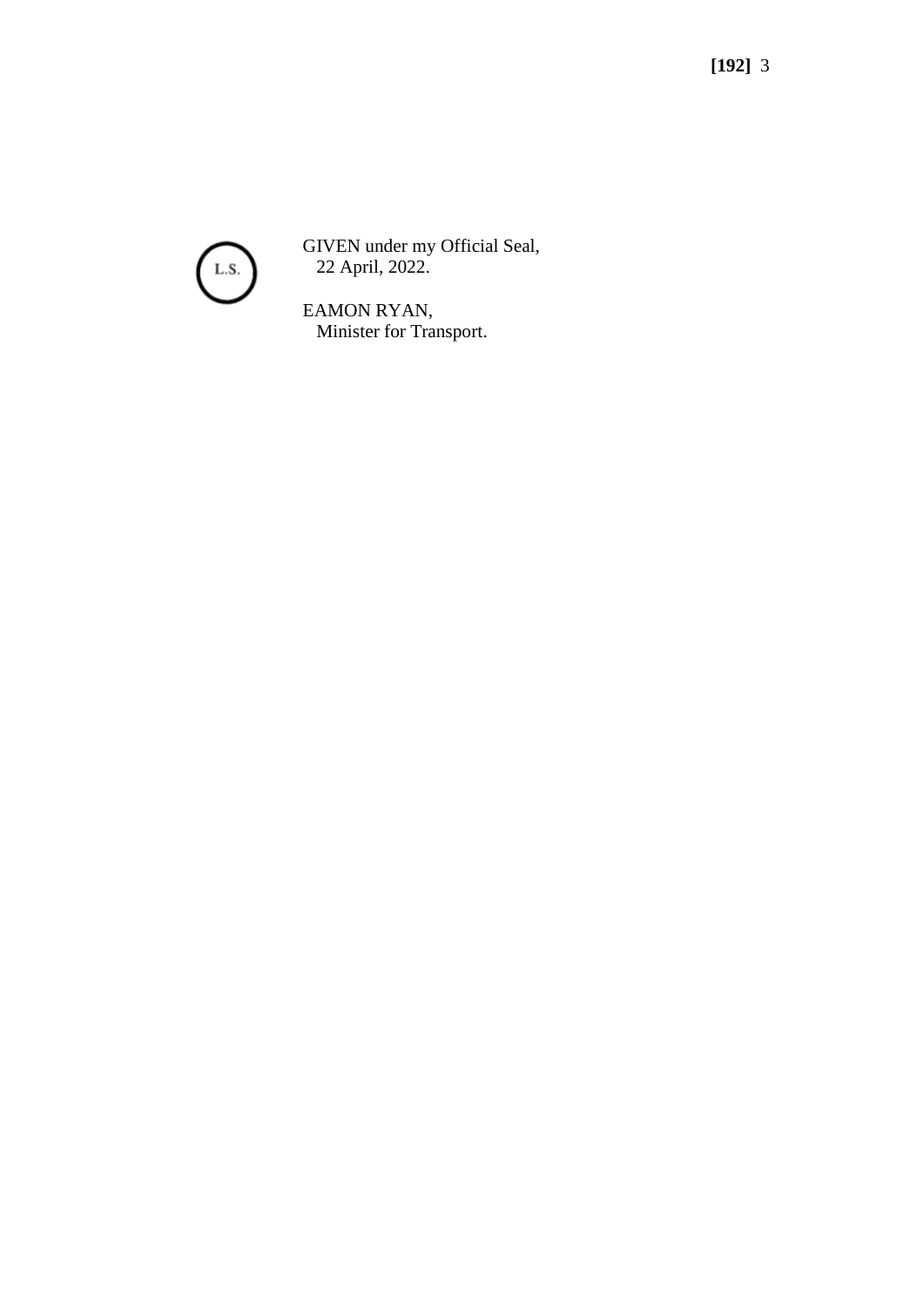### EXPLANATORY NOTE

## (*This note is not part of the Instrument and does not purport to be a legal interpretation*.)

This Order provides for a driving licence issued by the licensing authority of Ukraine to be exchanged for an Irish driving licence to drive a car (category B only) for a period of 12 months.